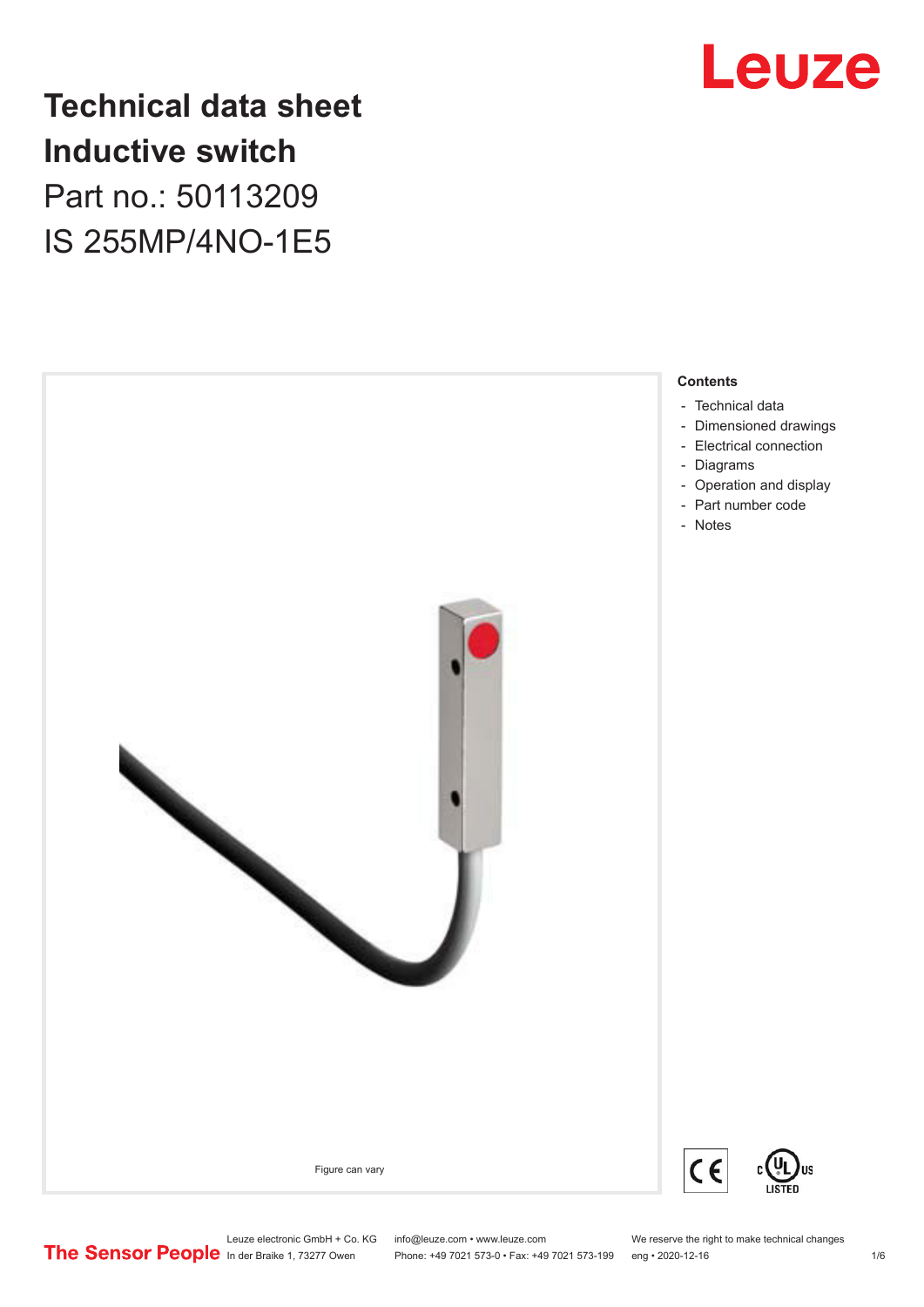### <span id="page-1-0"></span>**Technical data**

# **Leuze**

#### **Basic data**

| Series                                    |                                                       | 255                                                                                      |
|-------------------------------------------|-------------------------------------------------------|------------------------------------------------------------------------------------------|
| Typ. operating range limit S <sub>n</sub> |                                                       | $1.5 \text{ mm}$                                                                         |
| Operating range S <sub>a</sub>            |                                                       | $0 1.2$ mm                                                                               |
|                                           | <b>Characteristic parameters</b>                      |                                                                                          |
| <b>MTTF</b>                               |                                                       | 870 years                                                                                |
| <b>Electrical data</b>                    |                                                       |                                                                                          |
| <b>Protective circuit</b>                 |                                                       | Inductive protection                                                                     |
|                                           |                                                       | Polarity reversal protection                                                             |
|                                           |                                                       | Short circuit protected                                                                  |
|                                           |                                                       |                                                                                          |
|                                           | Performance data                                      |                                                                                          |
|                                           | Supply voltage $U_{B}$                                | 10  30 V, DC                                                                             |
|                                           | <b>Residual ripple</b>                                | 0  20 %, From $U_{\rm B}$                                                                |
|                                           | <b>Open-circuit current</b>                           | $010$ mA                                                                                 |
|                                           | Temperature drift, max. (in % of S <sub>r</sub> )     | 10 %, Over the entire operating<br>temperature range                                     |
|                                           | Repeatability, max. (in % of S,)                      | 2 %, For $U_B$ = 20  30 VDC, ambient<br>temperature $T_a = 23 \degree C \pm 5 \degree C$ |
|                                           | <b>Switching hysteresis</b>                           | $10\%$                                                                                   |
|                                           | <b>Outputs</b>                                        |                                                                                          |
|                                           | <b>Number of digital switching outputs</b> 1 Piece(s) |                                                                                          |
|                                           |                                                       |                                                                                          |
|                                           | Switching outputs                                     |                                                                                          |
|                                           | Voltage type                                          | DC                                                                                       |
|                                           | Switching current, max.                               | 200 mA                                                                                   |
|                                           | Residual current, max.                                | 0.1 <sub>m</sub> A                                                                       |
|                                           |                                                       |                                                                                          |
|                                           | <b>Switching output 1</b><br><b>Switching element</b> | Transistor, PNP                                                                          |
|                                           | <b>Switching principle</b>                            | NO (normally open)                                                                       |
|                                           |                                                       |                                                                                          |
|                                           | <b>Timing</b>                                         |                                                                                          |
|                                           | <b>Switching frequency</b>                            | 3,000 Hz                                                                                 |
|                                           | <b>Readiness delay</b>                                | 10 <sub>ms</sub>                                                                         |
|                                           |                                                       |                                                                                          |
|                                           | <b>Connection</b>                                     |                                                                                          |
| <b>Number of connections</b>              |                                                       | 1 Piece(s)                                                                               |
|                                           | <b>Connection 1</b>                                   |                                                                                          |
|                                           | <b>Function</b>                                       | Signal OUT                                                                               |
|                                           |                                                       | Voltage supply                                                                           |
|                                           | <b>Type of connection</b>                             | Cable                                                                                    |
|                                           | Cable length                                          | 2,000 mm                                                                                 |
|                                           | <b>Sheathing material</b>                             | <b>PUR</b>                                                                               |
|                                           | Cable color                                           | Gray                                                                                     |
|                                           | <b>Number of conductors</b>                           | 3-wire                                                                                   |
|                                           |                                                       |                                                                                          |

| Mechanical data                                    |                                      |  |  |
|----------------------------------------------------|--------------------------------------|--|--|
| Design                                             | Cubic                                |  |  |
| Dimension (W x H x L)                              | 5 mm x 5 mm x 25 mm                  |  |  |
| <b>Type of installation</b>                        | Embedded                             |  |  |
| <b>Housing material</b>                            | Metal                                |  |  |
| <b>Metal housing</b>                               | Chromed brass                        |  |  |
| Sensing face material                              | Plastic, Polyester                   |  |  |
| Net weight                                         | 6.5g                                 |  |  |
| <b>Housing color</b>                               | Red, RAL 3000                        |  |  |
|                                                    | Silver                               |  |  |
| Type of fastening                                  | Through-hole mounting                |  |  |
| <b>Standard measuring plate</b>                    | $5 \times 5$ mm <sup>2</sup> , Fe360 |  |  |
|                                                    |                                      |  |  |
| <b>Operation and display</b>                       |                                      |  |  |
| <b>Type of display</b>                             | LED                                  |  |  |
| <b>Number of LEDs</b>                              | 1 Piece(s)                           |  |  |
| Environmental data                                 |                                      |  |  |
| Ambient temperature, operation                     | $-2570 °C$                           |  |  |
| Ambient temperature, storage                       | $-2570 °C$                           |  |  |
|                                                    |                                      |  |  |
| <b>Certifications</b>                              |                                      |  |  |
| Degree of protection                               | IP 67                                |  |  |
| <b>Protection class</b>                            | III                                  |  |  |
| <b>Certifications</b>                              | c UL US                              |  |  |
| Test procedure for EMC in accordance IEC 61000-4-2 |                                      |  |  |
| with standard                                      | IEC 61000-4-3                        |  |  |
|                                                    | IEC 61000-4-4                        |  |  |
| <b>Standards applied</b>                           | IEC 60947-5-2                        |  |  |
| <b>Correction factors</b>                          |                                      |  |  |
| Aluminum                                           | 0.6                                  |  |  |
| <b>Stainless steel</b>                             | 0.85                                 |  |  |
| Copper                                             | 0.6                                  |  |  |
| <b>Brass</b>                                       | 0.7                                  |  |  |
| Fe360 steel                                        | 1                                    |  |  |
| <b>Classification</b>                              |                                      |  |  |
| <b>Customs tariff number</b>                       | 85365019                             |  |  |
| eCl@ss 5.1.4                                       | 27270101                             |  |  |
| eCl@ss 8.0                                         | 27270101                             |  |  |
| eCl@ss 9.0                                         | 27270101                             |  |  |
| eCl@ss 10.0                                        | 27270101                             |  |  |
| eCl@ss 11.0                                        | 27270101                             |  |  |
| <b>ETIM 5.0</b>                                    | EC002714                             |  |  |
| <b>ETIM 6.0</b>                                    | EC002714                             |  |  |
| <b>ETIM 7.0</b>                                    | EC002714                             |  |  |

**Wire cross section** 0.055 mm<sup>2</sup>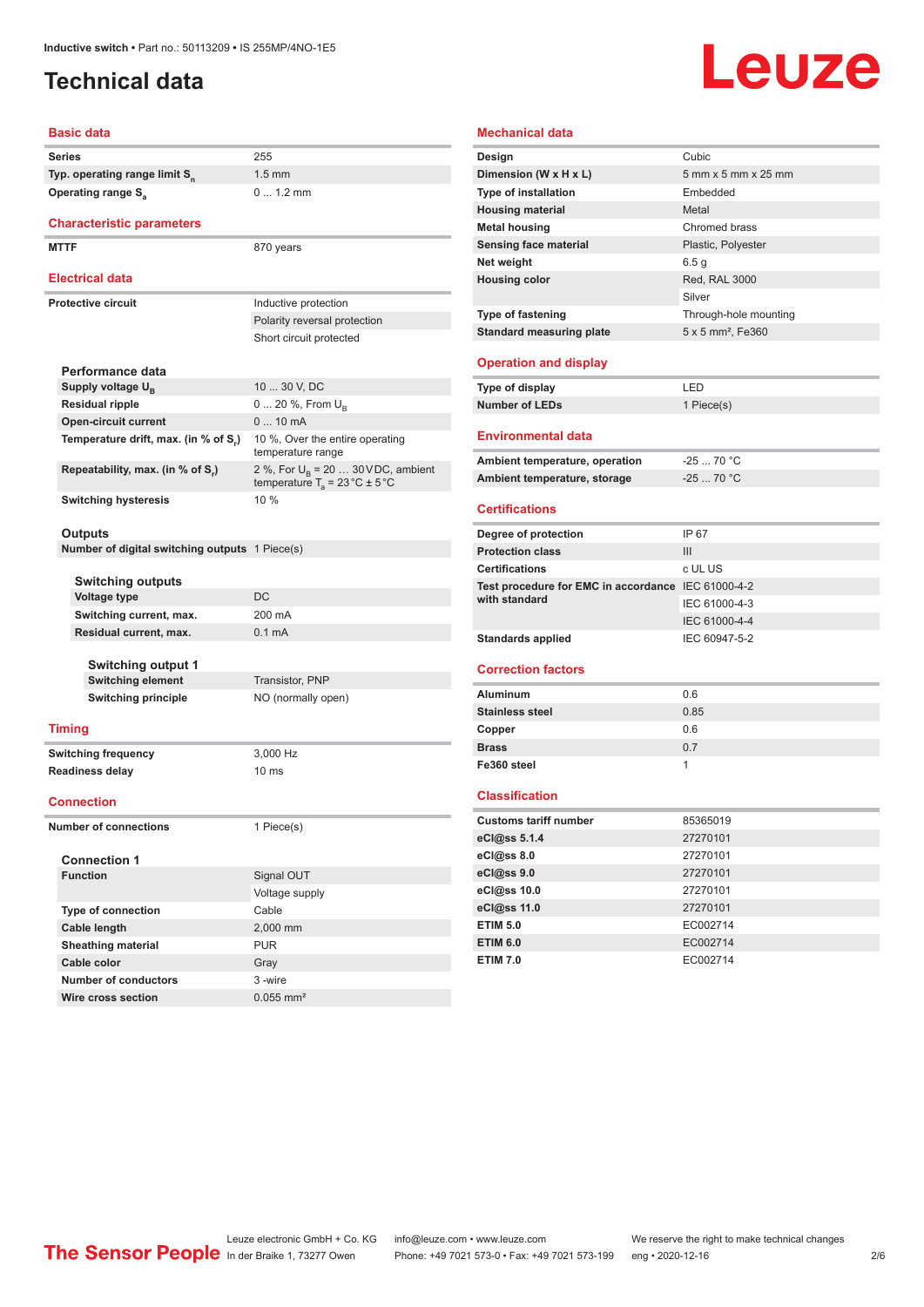### <span id="page-2-0"></span>**Dimensioned drawings**

All dimensions in millimeters





- A Active surface
- B Yellow LED

### **Electrical connection**

#### **Connection 1**

| G)<br>Ø<br>Α<br>M1.6<br>25<br>Ø2,6                  | 5,5<br>4<br>$\overline{\phantom{0}}$<br>€ | $\frac{5}{1}$<br>$\mathsf B$ |  |
|-----------------------------------------------------|-------------------------------------------|------------------------------|--|
| <b>Electrical connection</b><br><b>Connection 1</b> |                                           |                              |  |
|                                                     |                                           |                              |  |
| <b>Function</b>                                     |                                           | Signal OUT                   |  |
| Type of connection                                  |                                           | Voltage supply<br>Cable      |  |
| Cable length                                        |                                           | 2,000 mm                     |  |
| Sheathing material                                  |                                           | <b>PUR</b>                   |  |
| Cable color                                         |                                           | Gray                         |  |
| <b>Number of conductors</b>                         |                                           | 3-wire                       |  |
| Wire cross section                                  |                                           | $0.055$ mm <sup>2</sup>      |  |
| <b>Conductor color</b>                              |                                           | <b>Conductor assignment</b>  |  |
| <b>Brown</b>                                        |                                           | $V +$                        |  |
| <b>Blue</b><br><b>Black</b>                         |                                           | GND<br>OUT <sub>1</sub>      |  |
|                                                     |                                           |                              |  |
|                                                     |                                           |                              |  |

#### **Conductor color Conductor assignment**

| <b>Brown</b> | V+               |
|--------------|------------------|
| <b>Blue</b>  | <b>GND</b>       |
| <b>Black</b> | OUT <sub>1</sub> |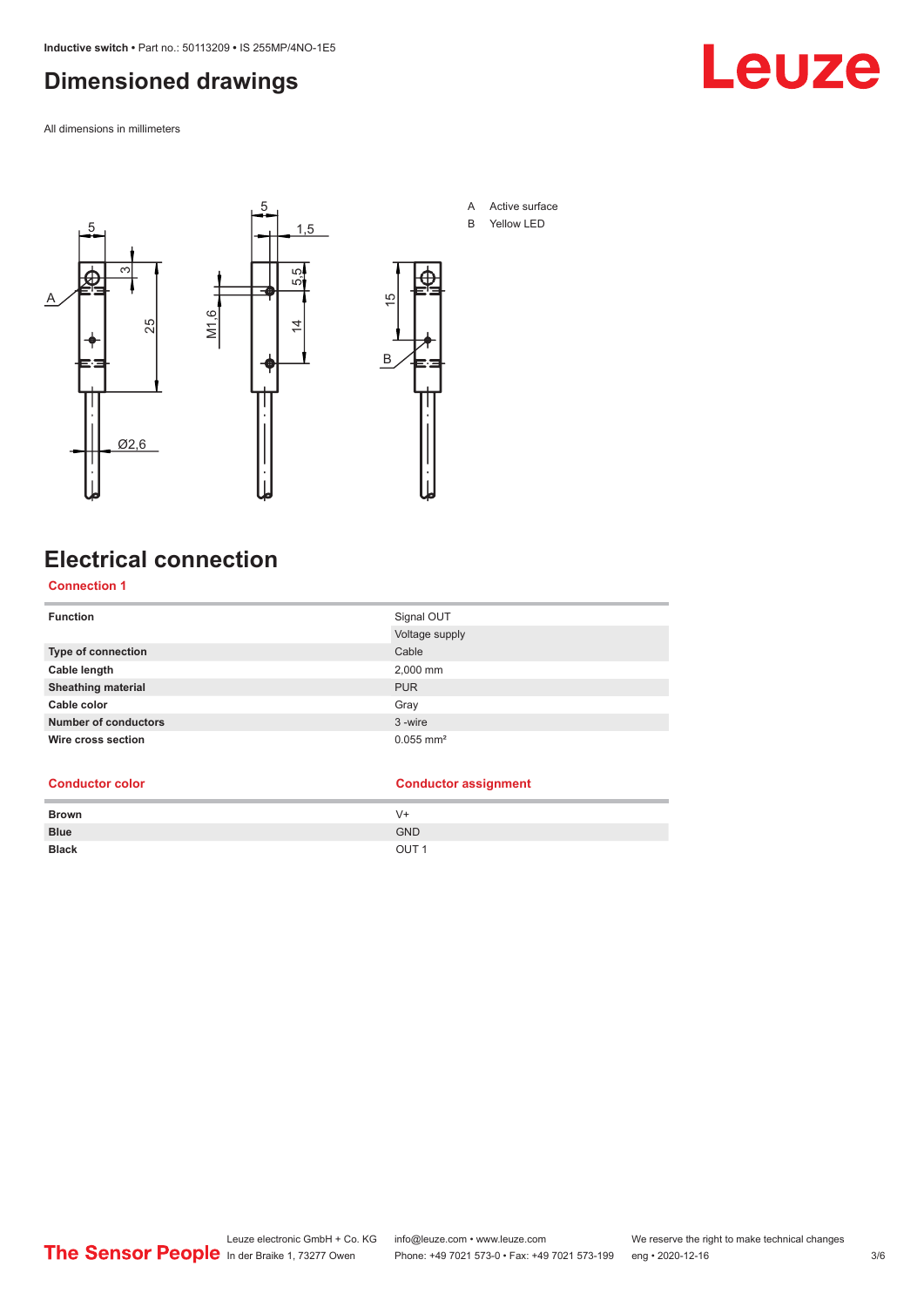#### <span id="page-3-0"></span>**Diagrams**

# Leuze

#### Embedded installation



#### Types with  $S_{n}$  = 1.5 mm



- a Inductive switch
- b Standard measuring plate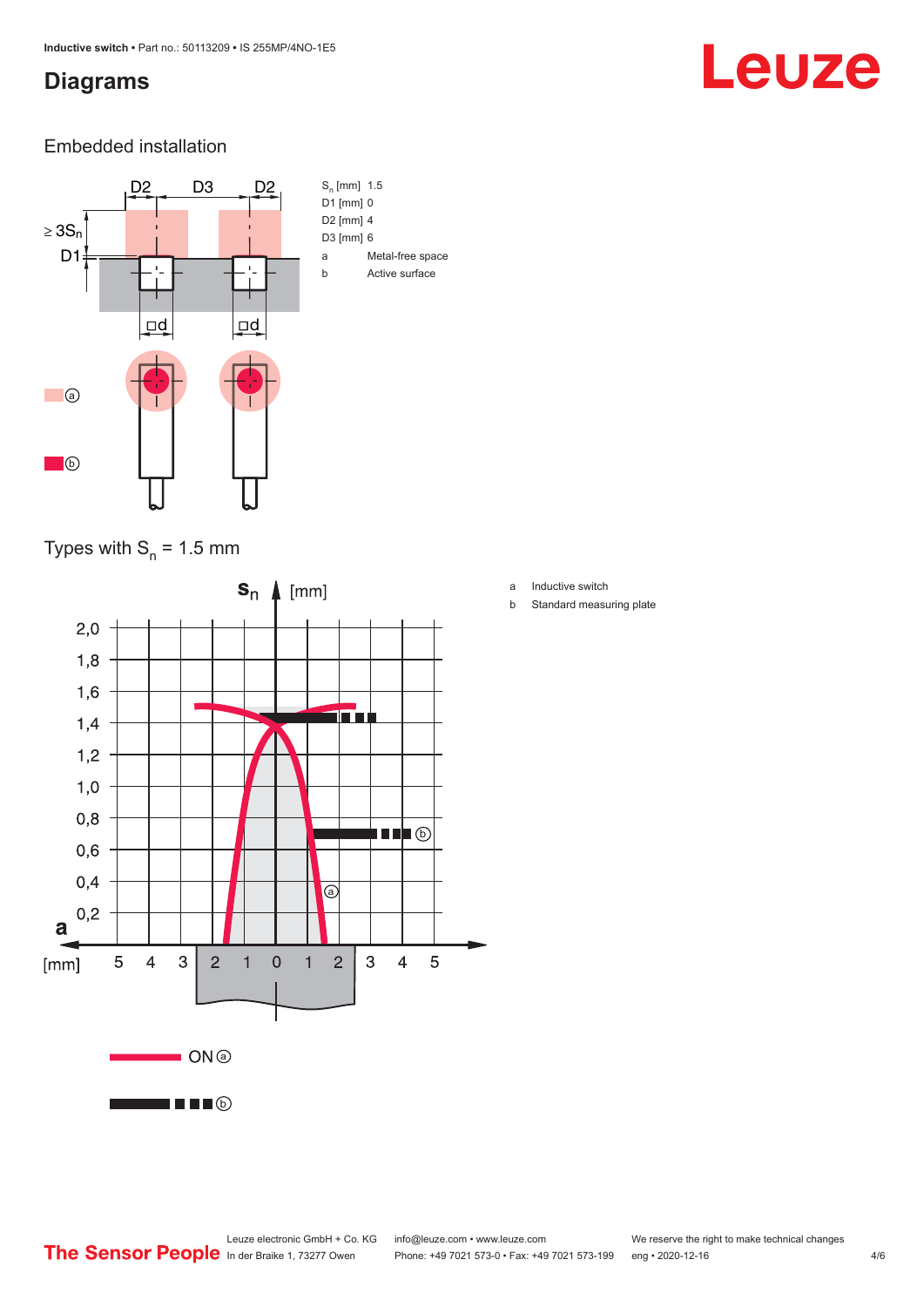#### <span id="page-4-0"></span>**Operation and display**

#### **LED Display Meaning**

**1** Yellow, continuous light Switching state Switching output/switching state

Leuze

#### **Part number code**

Part designation: **ISX YYY ZZ/AAA.BB-CCC-DDD-DDD**

| ISX | Operating principle / construction<br>IS: inductive switch, standard design<br>ISS: inductive switch, short construction                                                                                                                                                                                                                                                                                                                                                                                                                                                                                                                                                                                                                                                                                                                                                                                                                                                                                                                                                                                                                                                                                                                                                                                                                                                                                                                                                                          |
|-----|---------------------------------------------------------------------------------------------------------------------------------------------------------------------------------------------------------------------------------------------------------------------------------------------------------------------------------------------------------------------------------------------------------------------------------------------------------------------------------------------------------------------------------------------------------------------------------------------------------------------------------------------------------------------------------------------------------------------------------------------------------------------------------------------------------------------------------------------------------------------------------------------------------------------------------------------------------------------------------------------------------------------------------------------------------------------------------------------------------------------------------------------------------------------------------------------------------------------------------------------------------------------------------------------------------------------------------------------------------------------------------------------------------------------------------------------------------------------------------------------------|
| YYY | <b>Series</b><br>203: series with Ø 3 mm<br>204: series with $\varnothing$ 4 mm<br>205: series with M5 x 0.5 external thread<br>206: series with $\varnothing$ 6.5 mm<br>208: series with M8 x 1 external thread<br>212: series with M12 x 1 external thread<br>218: series with M18 x 1 external thread<br>230: series with M30 x 1.5 external thread<br>240: series in cubic design<br>244: series in cubic design<br>255: series with 5 x 5 mm <sup>2</sup> cross section<br>288: series with 8 x 8 mm <sup>2</sup> cross section                                                                                                                                                                                                                                                                                                                                                                                                                                                                                                                                                                                                                                                                                                                                                                                                                                                                                                                                                              |
| ZZ  | Housing / thread<br>MM: metal housing (active surface: plastic) / metric thread<br>FM: full-metal housing (active surface: stainless steel AISI 316L) / metric thread<br>MP: metal housing (active surface: plastic) / smooth (without thread)                                                                                                                                                                                                                                                                                                                                                                                                                                                                                                                                                                                                                                                                                                                                                                                                                                                                                                                                                                                                                                                                                                                                                                                                                                                    |
| AAA | Output current / supply<br>4NO: PNP transistor, NO contact<br>4NC: PNP transistor, NC contact<br>2NO: NPN transistor, NO contact<br>2NC: NPN transistor, NC contact<br>1NO: relay, NO contact / AC/DC<br>1NC: relay, NC contact / AC/DC<br>44: 2 PNP transistor switching outputs, antivalent (NO + NC)<br>22: 2 NPN transistor switching outputs, antivalent (NO + NC)                                                                                                                                                                                                                                                                                                                                                                                                                                                                                                                                                                                                                                                                                                                                                                                                                                                                                                                                                                                                                                                                                                                           |
| BВ  | <b>Special equipment</b><br>n/a: no special equipment<br>5F: food version<br>5: housing material V2A (1.4305, AISI 303)                                                                                                                                                                                                                                                                                                                                                                                                                                                                                                                                                                                                                                                                                                                                                                                                                                                                                                                                                                                                                                                                                                                                                                                                                                                                                                                                                                           |
| CCC | Measurement range / type of installation<br>1E0: typ. range limit 1.0 mm / embedded installation<br>1E5: typ. range limit 1.5 mm / embedded installation<br>2E0: typ. range limit 2.0 mm / embedded installation<br>3E0: typ. range limit 3.0 mm / embedded installation<br>4E0: typ. range limit 4.0 mm / embedded installation<br>5E0: typ. range limit 5.0 mm / embedded installation<br>6E0: typ. range limit 6.0 mm / embedded installation<br>8E0: typ. range limit 8.0 mm / embedded installation<br>10E: typ. range limit 10.0 mm / embedded installation<br>12E: typ. range limit 12.0 mm / embedded installation<br>15E: typ. range limit 15.0 mm / embedded installation<br>20E: typ. range limit 20.0 mm / embedded installation<br>22E: typ. range limit 22.0 mm / embedded installation<br>2N5: typ. range limit 2.5 mm / non-embedded installation<br>4N0: typ. range limit 4.0 mm / non-embedded installation<br>8N0: typ. range limit 8.0 mm / non-embedded installation<br>10N: typ. range limit 10.0 mm / non-embedded installation<br>12N: typ. range limit 12.0 mm / non-embedded installation<br>14N: typ. range limit 14.0 mm / non-embedded installation<br>15N: typ. range limit 15.0 mm / non-embedded installation<br>20N: typ. range limit 20.0 mm / non-embedded installation<br>22N: typ. range limit 22.0 mm / non-embedded installation<br>25N: typ. range limit 25.0 mm / non-embedded installation<br>40N: typ. range limit 40.0 mm / non-embedded installation |
|     |                                                                                                                                                                                                                                                                                                                                                                                                                                                                                                                                                                                                                                                                                                                                                                                                                                                                                                                                                                                                                                                                                                                                                                                                                                                                                                                                                                                                                                                                                                   |